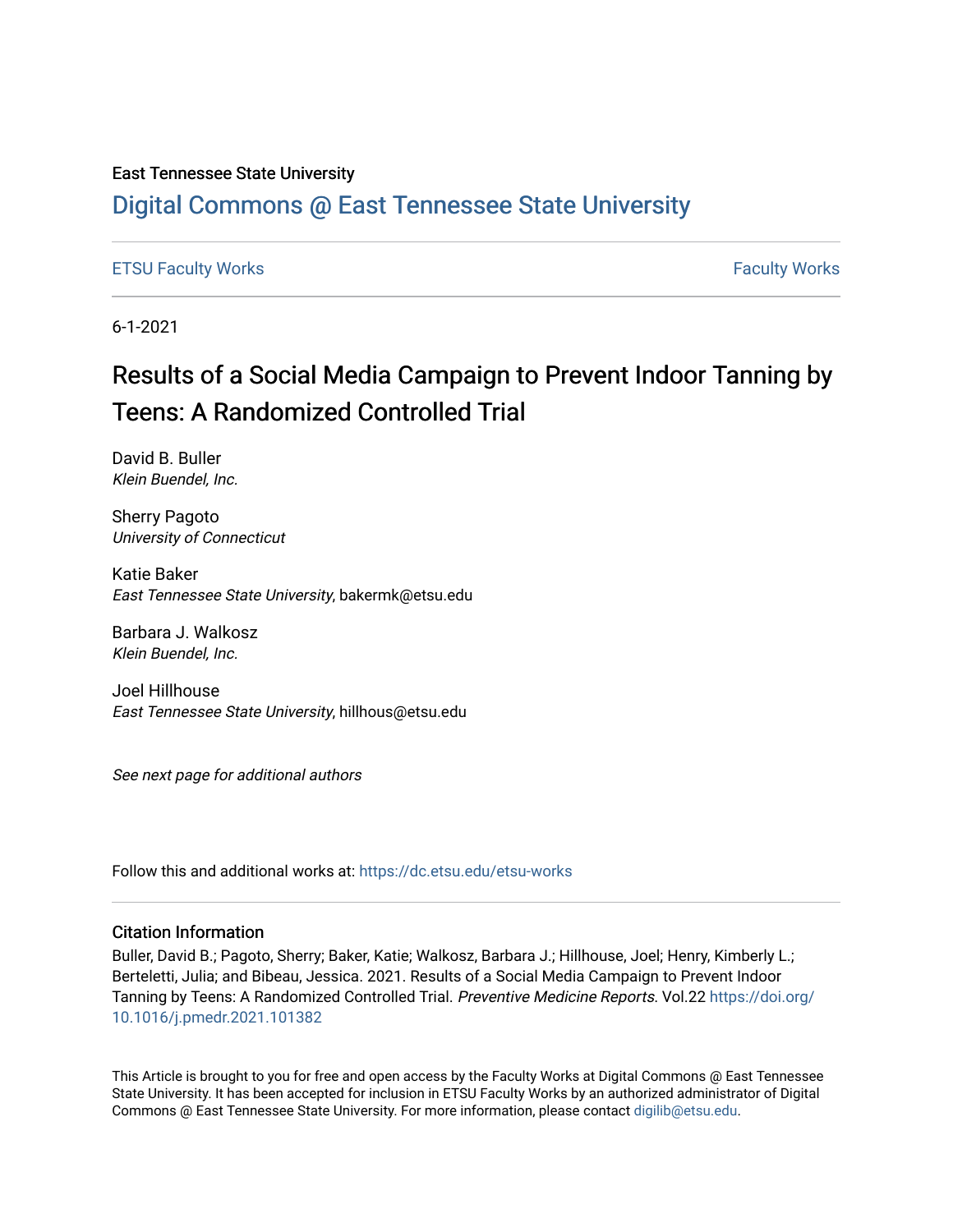# Results of a Social Media Campaign to Prevent Indoor Tanning by Teens: A Randomized Controlled Trial

### Copyright Statement

© 2021 The Authors. Published by Elsevier Inc. This is an open access article under the CC BY-NC-ND license

## Creative Commons License

# $\bigcirc$  000

This work is licensed under a [Creative Commons Attribution-NonCommercial-No Derivative Works 4.0](https://creativecommons.org/licenses/by-nc-nd/4.0/)  [International License.](https://creativecommons.org/licenses/by-nc-nd/4.0/)

## Creator(s)

David B. Buller, Sherry Pagoto, Katie Baker, Barbara J. Walkosz, Joel Hillhouse, Kimberly L. Henry, Julia Berteletti, and Jessica Bibeau

This article is available at Digital Commons @ East Tennessee State University: <https://dc.etsu.edu/etsu-works/9558>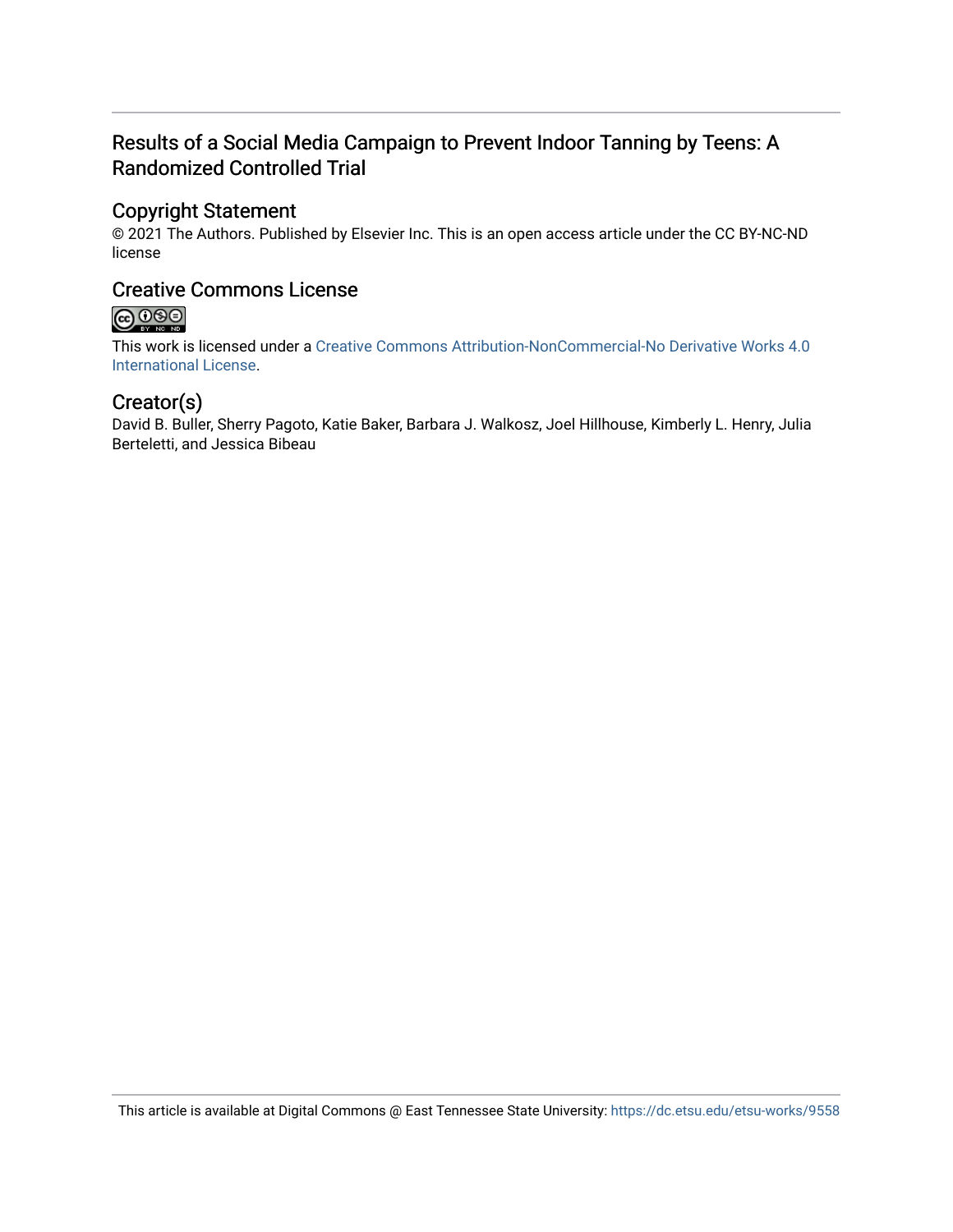

Contents lists available at [ScienceDirect](www.sciencedirect.com/science/journal/22113355)

### Preventive Medicine Reports



journal homepage: [www.elsevier.com/locate/pmedr](https://www.elsevier.com/locate/pmedr) 

## Results of a social media campaign to prevent indoor tanning by teens: A randomized controlled trial

David B. Buller<sup>a,\*</sup>, Sherry Pagoto <sup>b</sup>, Katie Baker <sup>c</sup>, Barbara J. Walkosz <sup>a</sup>, Joel Hillhouse <sup>c</sup>, Kimberly L. Henry <sup>d</sup>, Julia Berteletti <sup>a</sup>, Jessica Bibeau <sup>b</sup>

<sup>a</sup> *Klein Buendel, Inc., 1667 Cole Boulevard, Suite 225, Golden, CO 80401, United States* 

<sup>b</sup> *Department of Allied Health Sciences, Koons Hall, University of Connecticut, Storrs, CT 06269, United States* 

<sup>c</sup> *Department of Community and Behavioral Health, College of Public Health, Lamb Hall, Suite 300, East Tennessee State University, Johnson City, TN 37614, United* 

*States* 

<sup>d</sup> *Department of Psychology, Colorado State University, Ft. Collins, CO 80523, United States* 

#### ARTICLE INFO

*Keywords:*  Indoor tanning Skin cancer prevention Social media campaign

#### ABSTRACT

Indoor tanning (IT) increases risk of developing skin cancer. A social media campaign to reduce mother's permissiveness toward their teenage daughters IT was evaluated. Mothers  $(N = 869)$  of daughters aged 14–17 in 34 states without bans on IT by minors were enrolled in a randomized trial with assessments at baseline and 12 months follow-up in 2017–19. A year-long adolescent health campaign was delivered to all mothers. The intervention group received posts on preventing IT and the control group, posts about preventing prescription drug misuse. Daughters ( $n = 469$ ; 54.0%) completed the assessments at baseline and 12 months. At 12-month follow-up, intervention-group mothers were less permissive of IT by daughters (unadjusted means = 1.70 [95% CI: 1.59, 1.80] v. 1.85 [1.73, 1.97] [5-point Likert scale], b = -0.152), reported more communication about avoiding IT with daughters (4.09 [3.84, 4.35] v. 3.42 [3.16, 3.68] [sum of 7 yes/no items], b = 0.213), and had lower intentions to indoor tan  $(1.41 [1.28, 1.55] v. 1.60 [1.43, 1.76]$  [7-point likelihood scale], b = -0.221) than control-group mothers. Daughters confirmed intervention-group mothers communicated about IT (3.81 [3.49, 4.14] v. 3.20 [2.87, 3.53] [sum of 7 yes/no items],  $b = 0.237$  and shared IT posts (unadjusted percentages = 52.4% v. 36.4%,  $b = 0.438$ ) more than control-group mothers. No differences were found in IT behavior, selfefficacy to refuse permission, and negative attitudes toward IT. A social media campaign may be an effective strategy to convince mothers to withhold permission for IT, which may help increase the effectiveness of state laws designed to reduce IT by minors by requiring parental permission.

#### **1. Introduction**

Indoor tanning (IT) increases risk of developing melanoma, the most common cancer in women aged 25–29 [\(Little and Eide, 2012\)](#page-10-0), and keratinocyte carcinomas ([Burgard et al., 2018; Gandini et al., 2019;](#page-9-0)  O'[Sullivan et al., 2019\)](#page-9-0), and remains popular with some US teen girls ([Centers for Disease Control and Prevention, 2020; Niu et al., 2018;](#page-9-0)  [Turrisi et al., 2012; Holman et al., 2013; Hillhouse et al., 2017](#page-9-0)). IT interventions directed at tanners via print materials, websites, and UV photography have been effective, especially appearance-focused interventions [\(Turrisi et al., 2012; Persson et al., 2018](#page-10-0)). However, they may be less effective in practice because indoor tanners may have low motivation to access and read them and UV photography equipment is not widely available. Social media can reach many Americans, allow users to share experiences, seek advice, and support each other [\(Sutton,](#page-10-0)  [2018; Majority of Adults Look Online for Health Informaiton, 2013\)](#page-10-0), and disseminate IT prevention widely. Social media interventions on weight loss, condom use, physical activity, and HIV testing have been effective ([Cavallo et al., 2012; Napolitano et al., 2013; Young et al., 2013; Bull](#page-9-0)  [et al., 2012\)](#page-9-0).

Mothers may be important factors in teen daughters' tanning initiation and tanning norms ([Stryker et al., 2004; Baker et al., 2010](#page-10-0)). Discussions of IT among mothers and daughters vary and sometimes minimize risk, especially if the mother tans ([Gordon et al., 2016; Magee](#page-10-0)  [et al., 2007](#page-10-0)). Activating mothers to disapprove of and resist IT could provoke communication with daughters that reduces perceived benefits,

\* Corresponding author. *E-mail address:* [dbuller@kleinbuendel.com](mailto:dbuller@kleinbuendel.com) (D.B. Buller).

<https://doi.org/10.1016/j.pmedr.2021.101382>

Available online 18 April 2021 Received 28 October 2020; Received in revised form 7 April 2021; Accepted 10 April 2021

2211-3355/© 2021 The Authors. Published by Elsevier Inc. This is an open access article under the CC BY-NC-ND license [\(http://creativecommons.org/licenses/by-nc-nd/4.0/\)](http://creativecommons.org/licenses/by-nc-nd/4.0/).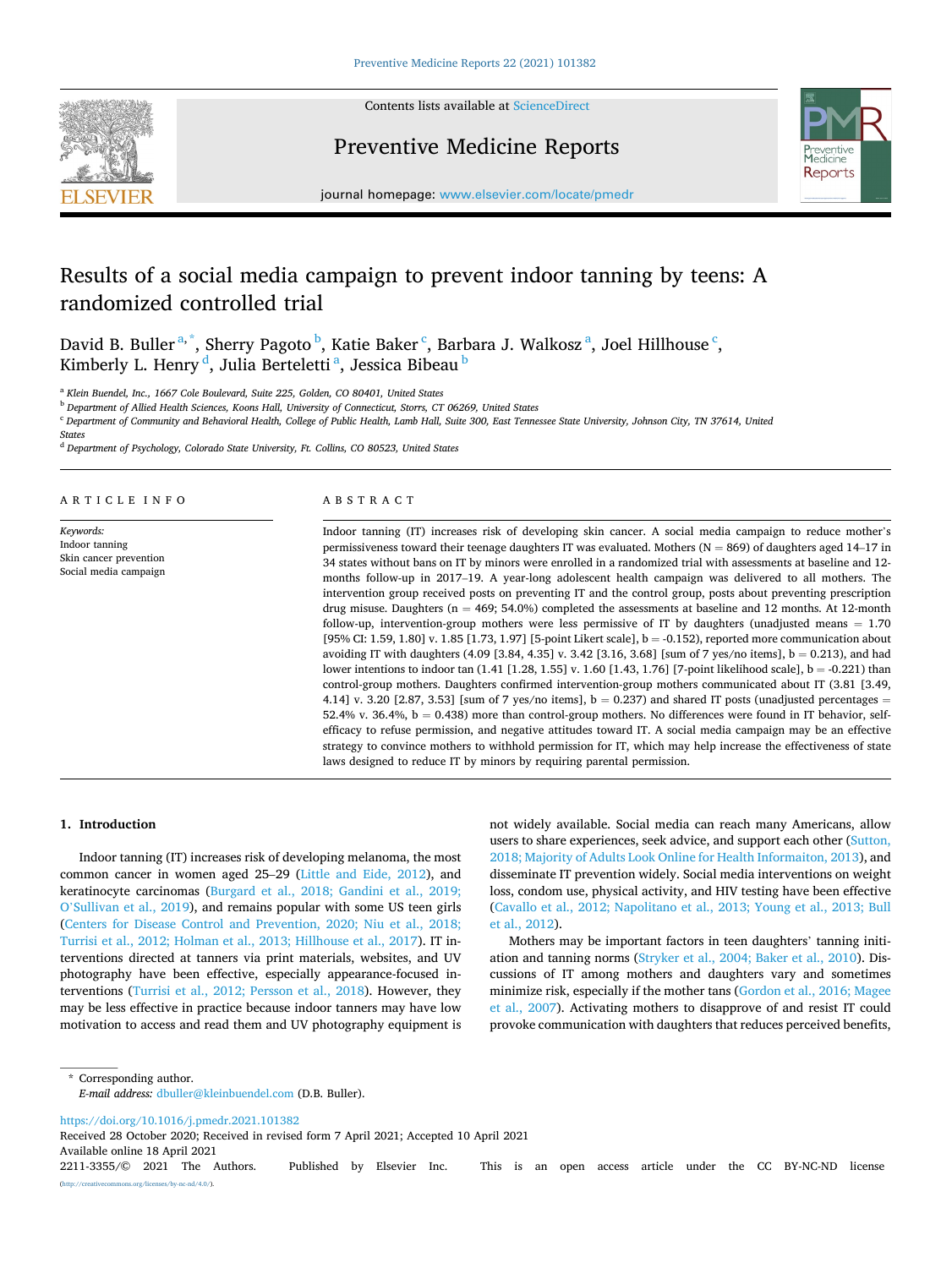increases perceived harms and norms to avoid IT, and encourages compliance with public controls on IT (e.g., parental permission requirements). Only two previous studies have tested interventions that reduced mothers permissiveness for IT, one conveying IT health risks, misconceptions, parental influence, industry tactics, and communication skills [\(Lazovich et al., 2013](#page-10-0)) and another addressing IT attitudes, appearance beliefs, alternatives, appearance damage, health effects, and normative beliefs, maternal modeling of IT, and IT-specific communication. [\(Baker, 2013](#page-9-0)) We evaluated the first social media campaign aimed at mothers' permissiveness for IT to prevent IT by daughters, testing these hypotheses:

**H1**: The social media campaign on IT will statistically significantly reduce (a) mother's permissiveness regarding their daughter's IT, (b) their daughter's perception of maternal permissiveness toward IT, and (c) both mother's and daughter's IT relative to the control condition.

**H2**: A statistically significantly greater number of mothers will support a ban on IT for minors in the intervention group compared to the control condition.

#### **2. Method**

All study protocols were approved by the Western Institutional Review Board (IRB) and the IRBs at East Tennessee State University and University of Connecticut.

#### *2.1. Participants*

Participants were mothers of teenage daughters, enrolled between May 2017 and June 2018. Inclusion criteria included (1) having a daughter aged 14 to 17, (2) living in one of 34 states without a complete ban on IT by minors (i.e.,  $6 -$  no restrictions;  $2 -$  age restrictions;  $14$ parental permission; and 12 – age restrictions and parental permission), (3) reading English, (4) having a Facebook account and logging in at least once per week, and 5) willing to "friend" the project's community manager to join a private Facebook group. Ethnic minority mothers were included but not specifically recruited because skin type does not perfectly align with race/ethnicity and public policy requires broad support. Given variable onset of IT among teens, history of IT was not required. Initially, mothers were recruited in Tennessee using community-based methods (through Coordinated School Health coordinators, at community events, and with outcalls). When these methods were insufficient, Qualtrics recruited mothers from its survey panel in 33 other states. All mothers received a social media feed and were blind to treatment, being told they would receive information on adolescent health and mother-daughter communication. Statistical power calculations were revised from a clustered design based on participants within schools to a unclustered recruitment of mothers; a target sample size of 860 would achieve 80% power for small to moderate effects.

Once mothers were recruited, attempts were made to enroll their daughters to complete assessments. Since the intervention was not delivered to daughters, and to avoid a major recruitment barrier, daughters' participation was not required. Mothers provided parental consent and daughters, informed assent. In families with multiple ageeligible daughters, the one with the nearest birthday was selected.

#### *2.2. Trial design*

Mothers were enrolled in a randomized controlled trial. Following baseline survey, mothers were randomized into intervention or control conditions by the project biostatistician, using a permuted-block randomization (block size  $= 2$ ). Mothers "friended" the project community moderator and were added into the assigned Facebook private group. All participants received a feed of messages on health topics,

mother-daughter communication, and relevant current events, which included posts on preventing IT (intervention) or prescription drug misuse (control). Study staff, other than the community moderator and program manager, were blinded. Mothers stayed in the group for 12 months and completed posttest surveys at 12-months postrandomization. Retention was achieved by asking mothers who left the private groups to re-join, alerting mothers to upcoming posttest, and compensating mothers for assessments (\$40 for baseline; \$20 for posttest). Daughters were invited to complete the baseline survey and 12 month posttest (compensation=\$20 and \$15, respectively). Daughters did not receive any intervention.

#### *2.3. Intervention*

The intervention, named *Health Chat*, was designed by the research team based on social cognitive theory (SCT) ([Bandura, 2004\)](#page-9-0), transportation theory (TT) ([Green, 2006\)](#page-10-0), and diffusion of innovations theory (DIT) ([Rogers, 2003](#page-10-0)). From SCT, posts addressed the social situation (social norms not to indoor tan or give permission for daughter to tan), behavioral capability (knowledge of risks of IT and skills to refuse IT requests), expectations (beliefs that IT increases risk for melanoma), observational learning (stories about dangers of IT), self-efficacy to avoid IT (how to have daughter refuse IT invitations), and alternatives to IT (e.g., sunless tanners). Posts provided mothers with skills for communicating with teens (e.g., active listening, self-disclosure, empathy, and conflict management). From TT, a number of posts linked to narratives from mothers and daughters about IT risks, not giving permission, and avoiding IT, to capitalize on transportation and identification effects of stories [\(Green, 2006; Slater et al., 2003](#page-10-0)).To increase mothers' engagement, posts referenced current events and public figures and encouraged mothers to react to (e.g., like) and comment on posts to capitalize on social comparison processes that can build norms ([Suls and Miller, 1977; Turner and Killian, 1992](#page-10-0)). Posts included social norms-based, appearance-based, and health-risk messaging. Messages were created by investigators and reviewed by the entire team for acceptability and readability. Revised messages were pretested in a pilot feed with mothers ( $n = 90$ ) not in the trial and refined to enhance aesthetics, clarity, and engagement. Messages were also developed during the intervention period, to incorporate current events.

Approximately 84% of posts addressed mother-daughter communication and adolescent health topics that mothers indicated were of interest in formative research, they engaged with during pilot testing, or emerged in mothers' own comments on posts. Topics included mental health (e.g., stress and bullying), vaccinations (e.g., influenza and human papillomavirus), substance use (e.g., alcohol, cannabis, and tobacco), healthy lifestyles (e.g., physical activity and nutrition), media literacy, and general parenting (e.g., college preparation).

For the experimental manipulation, about 16% of posts focused on preventing IT (intervention group) or prescription drug misuse (control group). Initially, these topics constituted 25% of posts but the rate was reduced when mothers indicated topic fatigue and engagement declined. IT posts were intended to: (1) increase awareness of state IT policy and teen interest in IT, (2) elevate knowledge of IT risks, 3) improve mothers' self-efficacy for resisting daughters' IT requests (e.g., addressing sensitive topics and managing conflict), 4) call for modeling tanning avoidance, 5) convey reasons adolescent girls indoor tan (e.g., stress reduction; peer pressure), 6) promote behavioral alternatives (e. g., appearance-enhancing activities and stress coping) ([Pagoto et al.,](#page-10-0)  [2010\)](#page-10-0) and 7) increase tanning avoidance and sun safety. Posts were based on literature on risk factors, evidence-based IT interventions ([Hillhouse et al., 2017; Mays and Zhao, 2016; Pagoto et al., 2010; Baker,](#page-10-0)  [2013\)](#page-10-0), government and non-profit organizations' messages (e.g., Centers for Disease Control and Prevention), and investigator-developed video interviews with mothers and professionals about IT risks, skin cancer, and mother-daughter communication. Posts on prescription drug misuse were created for the control group, with the same objectives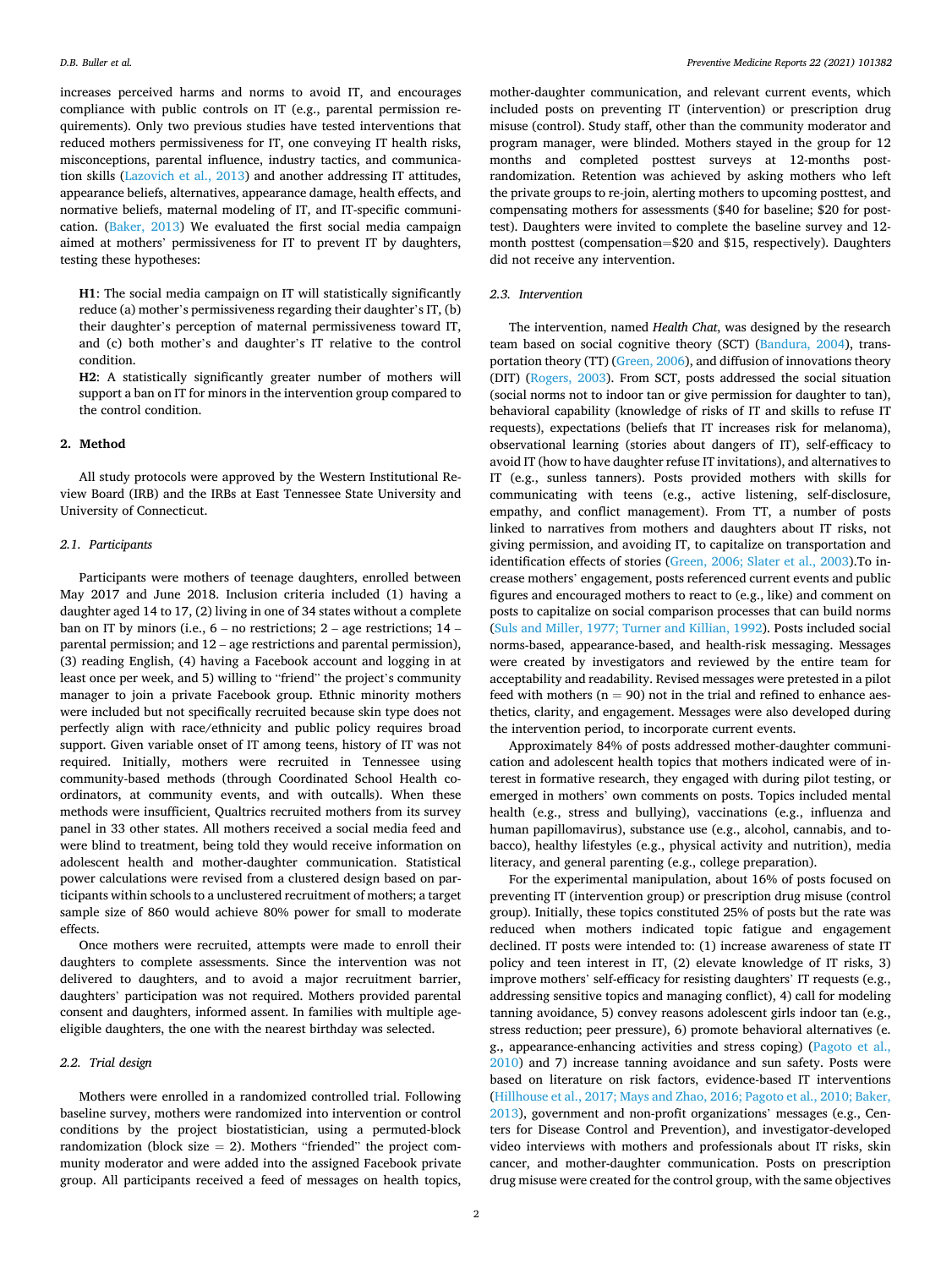<span id="page-4-0"></span>

\*Structural Equation Models were fit at the level of at the dyad.

**Fig. 1.** CONSORT diagram for randomized trial.

as the IT posts and consulting East Tennessee State University's Addiction Science Center and relevant websites. Prescription drug misuse was selected because, (a) it was unrelated to tanning and (b) it was an emerging issue of interest.

*Health Chat* was delivered in two private Facebook groups. Posts, comments, reactions, and membership were not viewable to or sharable with Facebook users outside the group, which prevented contamination. Messages were posted twice a day to each group (~710 total posts) over 12 months, with 2–3 posts per week on preventing IT (intervention) or prescription drug misuse (control) ( $\sim$ 113 posts each), a rate sufficient to influence but which avoided message fatigue. A community manager scheduled posts, monitored reactions/comments, and replied to misinformation. Participants received a bi-weekly email newsletter highlighting the most popular recent posts.

#### *2.4. Measures*

*Primary Outcomes*. The primary outcomes were changes in mothers' permissiveness toward IT by daughters, IT behavior, and support for stricter bans on IT by minors. Mothers' permissiveness was measured using 4 Likert-type items  $(1 =$  strongly disagree,  $5 =$  strongly agree) on permitting (I would allow my daughter to use a tanning bed; I think it's OK for my daughter to use a tanning bed;  $\alpha = 0.92$ ) and facilitating daughter's IT (I would pay for my daughter to tan at a tanning salon; I would take my daughter to a tanning salon to use a tanning bed;  $\alpha =$ 0.93) [\(Hillhouse et al., 2016\)](#page-10-0). Daughters rated their mothers on these measures (permit  $\alpha = 0.87$ ; facilitate  $\alpha = 0.91$ ) ([Baker, 2013](#page-9-0)). Mothers reported if they had provided written persmission for the daughter to indoor tan in the past year. IT behavior was recorded by asking the number of times mothers and daughters used a tanning bed or booth between December to March prior to the survey, the "season" of highest IT behavior ([Hillhouse et al., 2005](#page-10-0)). Due to low incidence, these variables were dichotomized as any use vs. no use. Similar measures had strong associations with diary measures [\(Visser et al., 2008\)](#page-10-0). Mothers and daughters reported IT intention in the next 3, 6, and 12 months ( $\alpha$  = 0.97 for mothers;  $\alpha = 0.97$  for daughters). Intention measures had continuous distributions so they were not dichotomized.

Mothers' support for bans on IT by minors was evaluated at posttest by measures created by the investigators. Mothers were asked what is the youngest age their state should prohibit minors to indoor tan, coded for those at age 18 versus an age under 18. They reported whether they would take seven actions to support a ban: voting for a state representative who supports a ban, signing a petition, creating and sharing an online petition, writing a letter to, calling, or speaking with elected state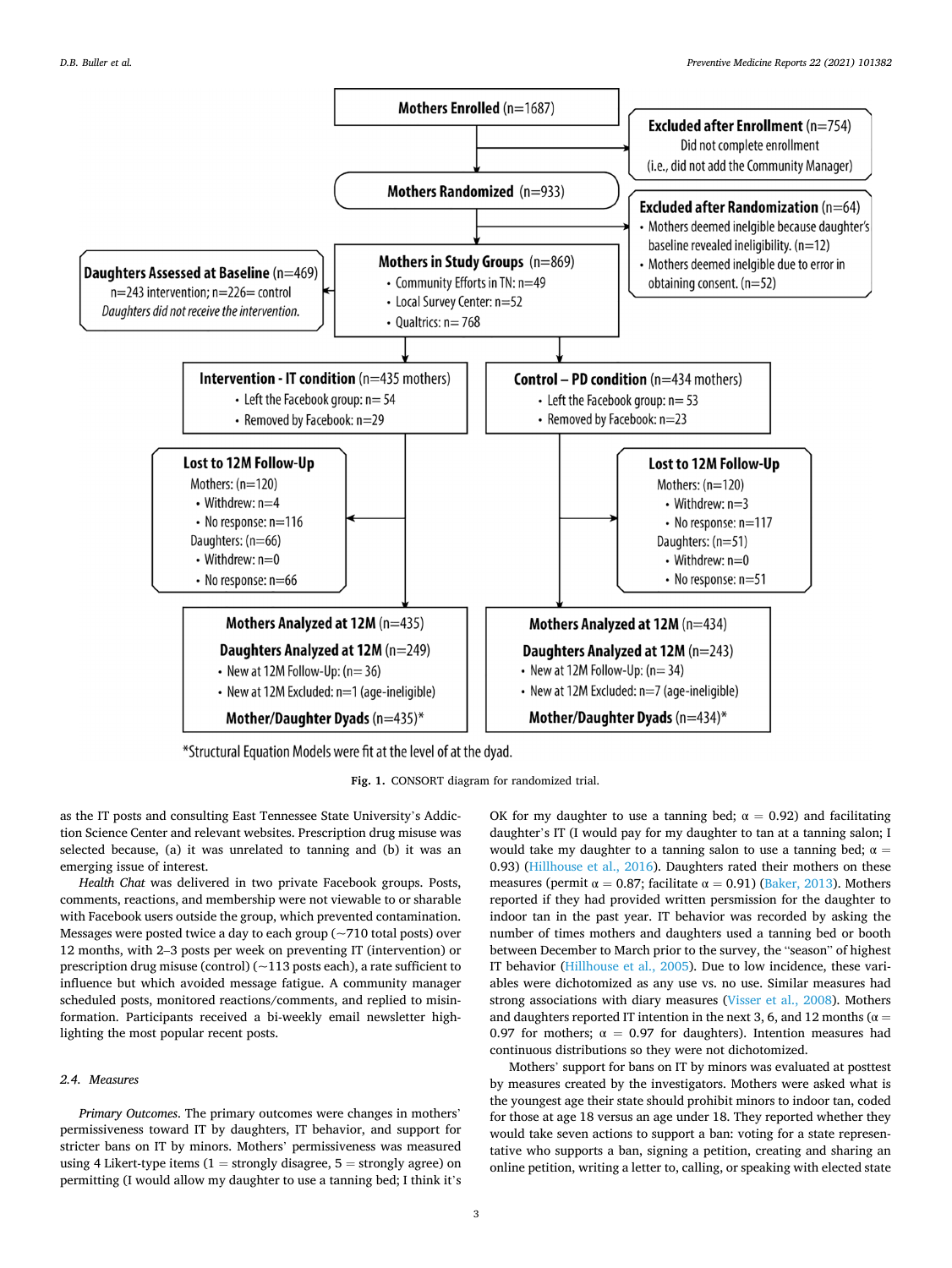representative to support a ban, and testifying to a state legislative committee in support of a ban (Cronbach coefficient  $\alpha = 0.87$ ).

*Secondary Outcomes*. Secondary outcomes included theoretical mediators among mothers and daughters, chief among them motherdaughter communciation on IT and self-efficacy to resist IT. They reported at pretest and posttest whether they communicated about avoiding IT (i.e., not being pressured to go to the tanning bed to fit in, how UV radiation from tanning beds can damage a person's appearance [e.g., cause wrinkles], etc.;  $\alpha = 0.84$  for mothers;  $\alpha = 0.86$  for daughters). At posttest, daughters indicated if mothers shared information from the social media campaign ( $\alpha = 0.76$ ). Mothers' self-efficacy to resist IT requests from daughters (single item) and daughter' selfefficacy to say no to IT with peers (3-items,  $\alpha = 0.69$ ) were measured. Positive and negative attitudes toward IT were measured by three 5 point Likert-type items each (e.g., I feel favorable about IT; If I were to indoor tan regularly, my skin is likely to wrinkle; mothers: positive attitudes  $\alpha = 0.92$ , negative attitudes  $\alpha = 0.87$ ; daughters: positive attitudes  $\alpha = 0.94$ , negative attitudes  $\alpha = 0.91$ ) and mothers' monitoring of daughters IT, by two items (how much does your mother try to know/ really know about your indoor tanning, treated as single items).

*Covariates.* Measures of potential covariates included mother and daughter age, skin phenotype (i.e., eye color, hair color, and skin tannability) [\(Berwick et al., 2005](#page-9-0)) and satisfaction with motherdaughter communication (Overall, I am satisfied with the way my daughter and I communicate; 5-point Likert item). Mothers provided personal and family history of skin cancer and political ideology (Local government has a responsibility to protect community health by educating people about how to stay healthy and avoid disease; 5-point Likert item). Recruitment source and state laws on IT were recorded. Finally, 17 questions assessed other health behaviors in the campaign.

#### *2.5. Statistical analysis*

In an intent-to-treat approach, effects of the intervention on each outcome was tested using a series of structural equation models (SEM). Where the variable of interest was measured for both the mother and daughter, a single model was fit, allowing mother and daughter responses to correlate. All multi-item constructs were specified as latent variables. Within each SEM, the outcome(s) were regressed on the binary treatment indicator ( $0 =$  control,  $1 =$  intervention), baseline version of the outcome(s),<sup>1</sup> mother and daughter intention to IT in the next 12 months, and a set of covariates (mother and daughter ages, satisfaction with communication, and skin phenotype, family skin cancer history, mothers' political ideology, state law on parental consent for IT by minors, and recruitment source). SEMs were fit using Mplus, Version 8.4, employing a full-information robust maximum likelihood (MLR) estimator for continuous outcomes or a weighted least square mean and variance adjusted (WLSMV) estimator with a probit link for categorical outcomes (see [Table 2](#page-7-0)). Unstandardized effect of treatment (difference between intervention and control groups) and corresponding 95% confidence interval (two-tailed) were calculated for each outcome, as well as the standardized effect of treatment for continuous outcomes. Mplus handles missing data on the endogenous variables using principled missing data techniques [\(Dong and Peng, 2013](#page-9-0)) (i.e., multiple imputation and full information maximum likelihood) so all mothers and daughters were analyzed regardless of whether they completed assessments. To account for missing data on the exogenous control variables, predictive means matching was used in the R package mice ([van Buuren and Groothuis-Oudshoorn, 2011\)](#page-10-0) to impute 25 datasets; all models were fit using these 25 imputed datasets; and results were combined using Rubin's rules [\(Rubin, 1987](#page-10-0)). No sensitivity tests were

needed as best practices for missing data were employed and no cases were excluded. We used R, version 3.5.3, and the tidyverse ([Hallquist](#page-10-0)  [and Wiley, 2018; Wickham et al., 2019\)](#page-10-0) for all data management and table creation, and MplusAutomation, an R package, to collate results ([Hallquist and Wiley, 2018](#page-10-0)).

#### **3. Results**

#### *3.1. Profile of samples*

A total of 869 mothers were enrolled (see [Fig. 1\)](#page-4-0). Also, 469 daughters completed the baseline survey. Number of mothers invited could not be estimated to calculate enrollment rate. [Table 1](#page-6-0) describes these samples. As planned, mothers were predominately White, non-Hispanic. Also, 57.8% had a college education, and 51.1% had household incomes exceeding \$80,000. Over a third had a family history of skin cancer and a quarter, a skin type at high risk for melanoma. Three quarters of daughters were non-Hispanic white and a quarter had a high-risk skin type. Mothers' political beliefs were diverse, with half saying they were middle-of-the-road but they tended to believe local government has a responsibility to protect community health through health education. Compared to mothers, daughters had lower use of controlled substances, less obesity, and better health status, but similar diet, physical activity, and mental health. Randomization balanced treatment conditions on nearly all characteristics, except that control-group daughters reported more days of vigorous physical activity than intervention-group daughters.

#### *3.2. Comparison of treatment conditions among mothers*

All SEMs demonstrated adequate fit ([Table 2\)](#page-7-0). Analysis of mothers' primary and secondary outcomes partially supported Hypothesis 1 ([Table 3\)](#page-8-0). Compared to control-group mothers, mothers in the IT social media group were less permissive toward daughters IT at posttest and reported more communication with daughters about avoiding IT. Contrary to Hypothesis 1, treatment groups did not differ on mothers' IT behavior, but mothers in the intervention group expressed lower IT intentions than in the control group, and less positive attitudes toward IT. There were no treatment group differences in mothers' facilitation of IT by daughters, giving permission for daughter's IT, negative beliefs about IT, IT behavior of daughters, and self-efficacy to refuse daughter's requests for IT.

The social media campaign increased mothers' support for bans on IT by minors ([Table 3](#page-8-0)). Mothers in the intervention group were more willing to advocate for a complete ban on IT by minors than control group mothers (the 95% CI is close to, but does not cross zero).

#### *3.3. Comparison of conditions among daughters*

Analysis of daughters' data provided mixed support for Hypothesis 1 ([Table 4\)](#page-9-0). Intervention-group daughters reported that their mothers communicated more with them about avoiding IT and shared more posts about avoiding IT than control-group daughters. Both should be direct expressions to daughters that mothers were less permissive of daughter's IT. The remaining outcomes assessed with daughters showed no treatment-group differences [\(Table 4\)](#page-9-0).

#### **4. Discussion**

The social media campaign appeared to reduce mothers' permissiveness toward IT by teen daughters and motivate them to communicate with daughters about and share posts on IT prevention, supporting Hypothesis 1a. This should have reinforced harms, expressed a family norm to avoid IT, and encouraged compliance with states controls on IT. This study was the first to explore a social media campaign on IT; other interventions have used printed and web-based materials and UV

 $^{\rm 1}$  To incorporate baseline differences, an analysis of covariance approach was employed that included the baseline measure of the outcome as a control variable in the regression model testing treatment effects.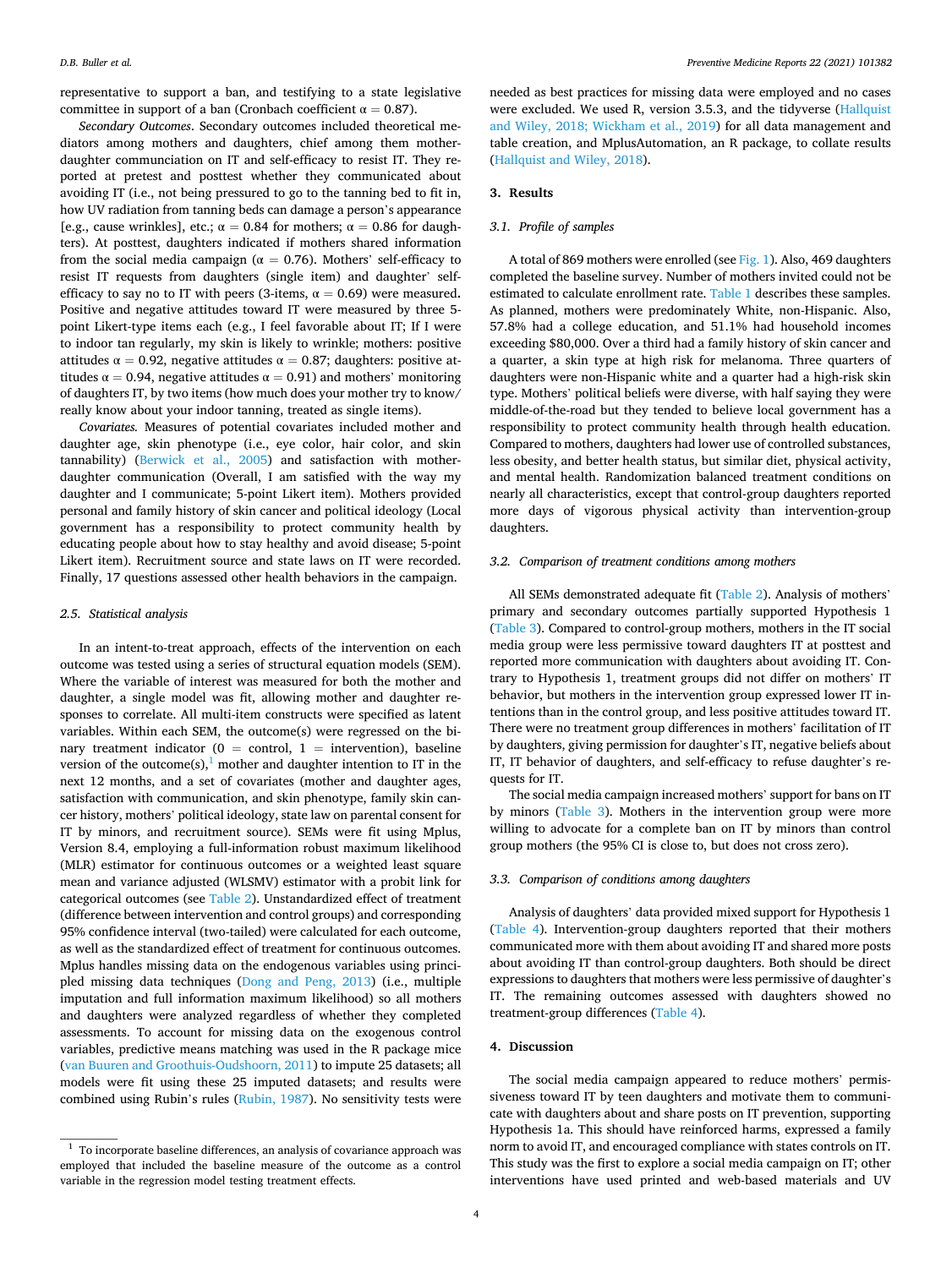#### <span id="page-6-0"></span>**Table 1**

Profile of the samples of mothers and daughters at baseline.

|                                                                                                               | Mother Sample                                    |                                                       |                   | Daughter Sample                                  |                                                       |                   |  |  |
|---------------------------------------------------------------------------------------------------------------|--------------------------------------------------|-------------------------------------------------------|-------------------|--------------------------------------------------|-------------------------------------------------------|-------------------|--|--|
|                                                                                                               | <b>Indoor Tanning</b><br>Posts<br>(Intervention) | Prescription Drug<br><b>Misuse Posts</b><br>(Control) | Overall           | <b>Indoor Tanning</b><br>Posts<br>(Intervention) | Prescription Drug<br><b>Misuse Posts</b><br>(Control) | Overall           |  |  |
|                                                                                                               | $n = 435$                                        | $n = 434$                                             | $n = 869$         | $n = 243$                                        | $n = 226$                                             | $n = 469$         |  |  |
| Demographics:                                                                                                 |                                                  |                                                       |                   |                                                  |                                                       |                   |  |  |
| Age [95% confidence interval]                                                                                 | 42.88                                            | 43.38                                                 | 43.13             | 15.36                                            | 15.33                                                 | 15.35             |  |  |
|                                                                                                               | [42.25, 43.51]                                   | [42.76, 44.01]                                        | [42.69,<br>43.58] | [15.23, 15.50]                                   | [15.19, 15.48]                                        | [15.25,<br>15.45] |  |  |
| Ethnicity/race<br>White, non-Hispanic                                                                         | 82.1%                                            | 82.6%                                                 | 82.4%             | 77.8%                                            | 71.4%                                                 | 74.7%             |  |  |
| Hispanic                                                                                                      | 5.8%                                             | 6.7%                                                  | 6.2%              | 8.1%                                             | 10.0%                                                 | 9.0%              |  |  |
| Other                                                                                                         | 12.1%                                            | 10.7%                                                 | 11.4%             | 14.1%                                            | 18.6%                                                 | 16.3%             |  |  |
| Education <sup>1</sup>                                                                                        |                                                  |                                                       |                   |                                                  |                                                       |                   |  |  |
| High school or less                                                                                           | 8.0%                                             | 10.1%                                                 | 9.0%              | NA                                               | NA                                                    | NA                |  |  |
| Some education beyond high school                                                                             | 34.9%                                            | 31.5%                                                 | 33.2%             |                                                  |                                                       |                   |  |  |
| 4-year college graduate                                                                                       | 29.8%                                            | 29.2%                                                 | 29.5%             |                                                  |                                                       |                   |  |  |
| Postgraduate education<br>Total annual household income                                                       | 27.3%                                            | 29.2%                                                 | 28.3%             |                                                  |                                                       |                   |  |  |
| \$20,000 or less                                                                                              | 3.5%                                             | 7.6%                                                  | 5.5%              | NA                                               | NA                                                    | NA                |  |  |
| \$20,001 to \$40,000                                                                                          | 14.2%                                            | 11.3%                                                 | 12.8%             |                                                  |                                                       |                   |  |  |
| \$40,001 to \$60,000                                                                                          | 15.6%                                            | 13.1%                                                 | 14.4%             |                                                  |                                                       |                   |  |  |
| \$60,001 to \$80,000                                                                                          | 18.8%                                            | 13.7%                                                 | 16.2%             |                                                  |                                                       |                   |  |  |
| \$80,001 to \$100,000                                                                                         | 14.2%                                            | 18.2%                                                 | 16.2%             |                                                  |                                                       |                   |  |  |
| More than \$100,000                                                                                           | 33.7%                                            | 36.1%                                                 | 34.9%             |                                                  |                                                       |                   |  |  |
| Family history of skin cancer                                                                                 |                                                  |                                                       |                   |                                                  |                                                       |                   |  |  |
| Yes<br>No/Don't know                                                                                          | 31.4%<br>68.6%                                   | 26.8%<br>73.2%                                        | 29.1%<br>70.9%    | NA                                               | NA                                                    | NA                |  |  |
| Skin type                                                                                                     |                                                  |                                                       |                   |                                                  |                                                       |                   |  |  |
| Higher risk for melanoma (types 4–5)                                                                          | 26.6%                                            | 26.4%                                                 | 26.5%             | 26.3%                                            | 23.3%                                                 | 24.8%             |  |  |
| Lower risk for melanoma (types $1-3$ )                                                                        | 73.4%                                            | 73.6%                                                 | 73.5%             | 73.7%                                            | 76.7%                                                 | 75.2%             |  |  |
| Political Ideology:                                                                                           |                                                  |                                                       |                   |                                                  |                                                       |                   |  |  |
| Political leaning                                                                                             |                                                  |                                                       |                   |                                                  |                                                       |                   |  |  |
| Conservative                                                                                                  | 22.9%                                            | 26.2%                                                 | 24.5%             | NA                                               | NA                                                    | NA                |  |  |
| Middle-of-the-road                                                                                            | 51.2%                                            | 52.1%                                                 | 51.7%             |                                                  |                                                       |                   |  |  |
| Liberal<br>Local government has a responsibility to protect community health                                  | 25.9%<br>3.97                                    | 21.7%<br>4.03                                         | 23.8%<br>4.00     | <b>NA</b>                                        | NA                                                    | <b>NA</b>         |  |  |
| by educating people about how to stay healthy and avoid disease<br>(mean agreement [95% confidence interval]) | [3.88, 4.06]                                     | [3.94, 4.12]                                          | [3.94,<br>4.06]   |                                                  |                                                       |                   |  |  |
| Government should not interfere in matters of private business and                                            | 3.32                                             | 3.32                                                  | 3.32              | NA                                               | NA                                                    | <b>NA</b>         |  |  |
| private property (mean agreement [95% confidence interval])                                                   | [3.22, 3.42]                                     | [3.23, 3.42]                                          | [3.25,<br>3.39]   |                                                  |                                                       |                   |  |  |
| General health status                                                                                         |                                                  |                                                       |                   |                                                  |                                                       |                   |  |  |
| Excellent                                                                                                     | 14.0%                                            | 13.8%                                                 | 13.9%             | 28.7%                                            | 31.0%                                                 | 29.8%             |  |  |
| Very good                                                                                                     | 44.4%                                            | 40.1%                                                 | 42.2%             | 39.6%                                            | 39.4%                                                 | 39.5%             |  |  |
| Good                                                                                                          | 30.1%                                            | 33.9%                                                 | 32.0%             | 23.8%                                            | 19.5%                                                 | 21.7%             |  |  |
| Fair<br>Poor                                                                                                  | 9.9%<br>1.6%                                     | 10.1%<br>2.1%                                         | 10.0%<br>1.9%     | 7.5%<br>0.4%                                     | 8.8%<br>1.3%                                          | 8.1%<br>0.9%      |  |  |
| <b>Health Behaviors:</b>                                                                                      |                                                  |                                                       |                   |                                                  |                                                       |                   |  |  |
| Prescription drug misuse                                                                                      | 37.6%                                            | 37.3%                                                 | 37.5%             | 7.4%                                             | 5.8%                                                  | 6.6%              |  |  |
| Cigarette smoking (every day or some days)                                                                    | 17.8%                                            | 20.5%                                                 | 19.1%             | 3.3%                                             | 3.6%                                                  | 3.4%              |  |  |
| Alcoholic beverage intake in past 30 days (mean number of days                                                | 4.60                                             | 4.64                                                  | 4.62              | 0.36                                             | 0.50                                                  | 0.43              |  |  |
| had at least 1 drink [95% confidence interval])                                                               | [3.99, 5.21]                                     | [3.98, 5.29]                                          | [4.17,            | [0.18, 0.54]                                     | [0.23, 0.77]                                          | [0.27,            |  |  |
|                                                                                                               |                                                  |                                                       | 5.06]             |                                                  |                                                       | 0.59]             |  |  |
| Binge drink alcohol in past two weeks<br>Used marijuana currently                                             | 22.2%<br>13.4%                                   | 21.8%<br>12.4%                                        | 22.0%<br>12.9%    | 3.7%<br>10.1%                                    | 7.6%<br>8.6%                                          | 5.6%<br>9.4%      |  |  |
| Daughter vaccinated for human papillomavirus (at least 1 dose)                                                | 62.4%                                            | 64.4%                                                 | 63.4%             | 50.4%                                            | 52.9%                                                 | 51.6%             |  |  |
| Fruit intake (mean servings per day [95% confidence interval])                                                | 2.34                                             | 2.18                                                  | 2.26              | 2.38                                             | 2.54                                                  | 2.46              |  |  |
|                                                                                                               | [2.19, 2.49]                                     | [2.04, 2.32]                                          | [2.16,            | [2.18, 2.58]                                     | [2.31, 2.76]                                          | [2.31,            |  |  |
|                                                                                                               |                                                  |                                                       | 2.36]             |                                                  |                                                       | 2.61]             |  |  |
| Vegetable intake (mean servings per week [95% confidence                                                      | 2.64                                             | 2.55                                                  | 2.59              | 2.28                                             | 2.36                                                  | 2.31              |  |  |
| interval])                                                                                                    | [2.48, 2.79]                                     | [2.42, 2.69]                                          | [2.49,<br>2.70]   | [2.08, 2.47]                                     | [2.13, 2.58]                                          | [2.16,<br>2.46]   |  |  |
| Sugar-sweetened beverage intake (mean times per month [95%<br>confidence intervall) <sup>1</sup>              |                                                  |                                                       |                   |                                                  |                                                       |                   |  |  |
| Regular soda or pop containing sugar                                                                          | 8.81<br>[6.92, 10.70]                            | 8.27<br>[6.97, 9.57]                                  | 8.54<br>[7.40,    | 7.82<br>[6.19, 9.46]                             | 9.05<br>[6.03, 12.07]                                 | 8.41<br>[6.73,    |  |  |
| Sugar-sweetened fruit drinks, sweet tea, and sports/energy drinks                                             | 6.01                                             | 6.71                                                  | 9.69]<br>6.36     | 8.02                                             | 9.46                                                  | 10.09]<br>8.71    |  |  |
|                                                                                                               | [5.13, 6.90]                                     | [5.53, 7.90]                                          | [5.62,<br>7.10]   | [6.94, 9.10]                                     | [7.83, 11.09]                                         | [7.75,<br>9.67]   |  |  |
| Physical activity (mean time per week of 10 min or more [95%<br>confidence interval])                         |                                                  |                                                       |                   |                                                  |                                                       |                   |  |  |
| Vigorous activity                                                                                             | 2.81                                             | 2.61                                                  |                   | 2.82                                             | 3.35                                                  |                   |  |  |
|                                                                                                               | [2.58, 3.05]                                     | [2.35, 2.86]                                          |                   | [2.52, 3.11]                                     | [2.94, 3.76]                                          |                   |  |  |

(*continued on next page*)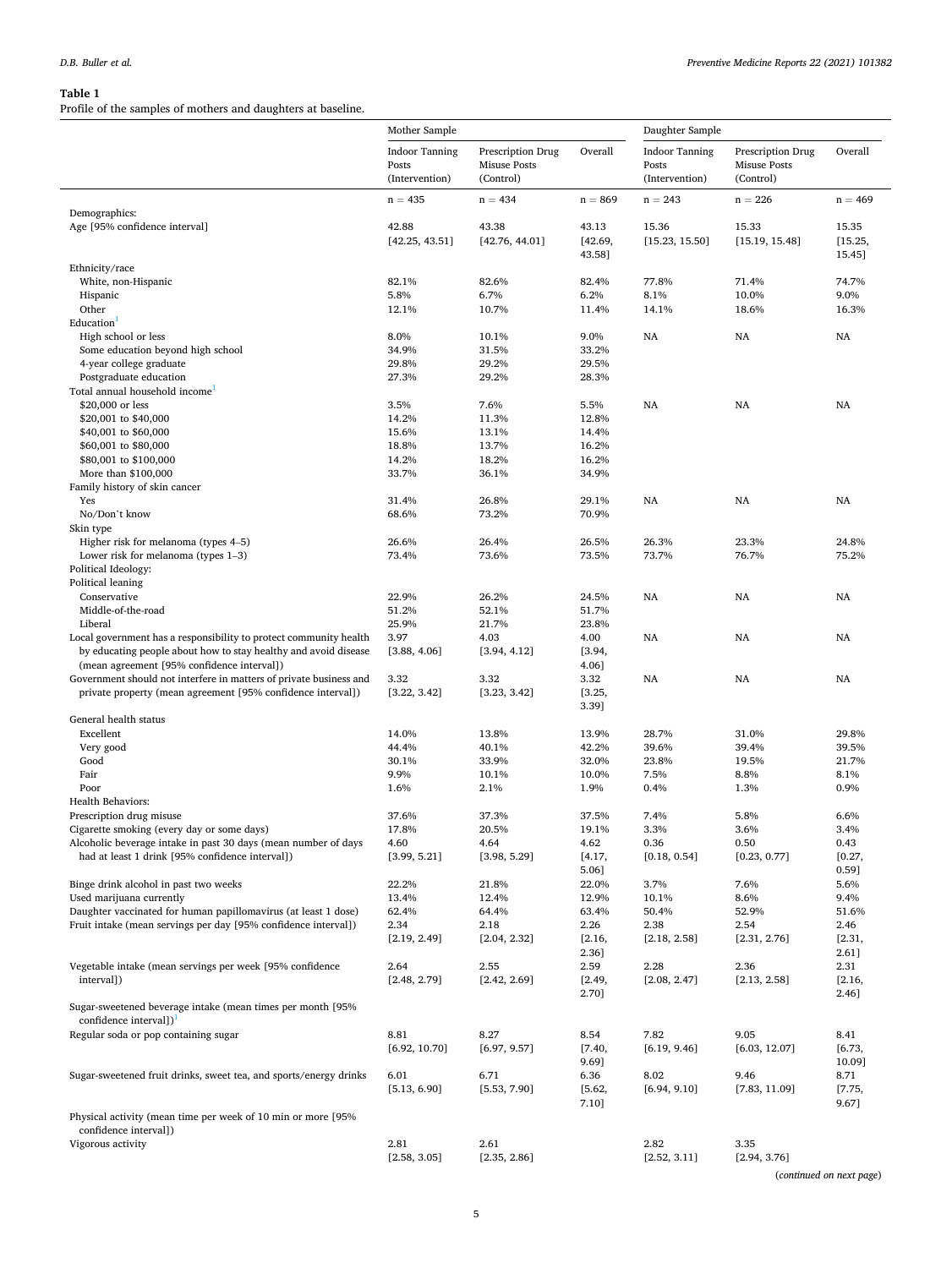#### <span id="page-7-0"></span>**Table 1** (*continued* )

|                                                                    | Mother Sample                                    |                                                |         | Daughter Sample                                  |                                                |          |  |  |  |
|--------------------------------------------------------------------|--------------------------------------------------|------------------------------------------------|---------|--------------------------------------------------|------------------------------------------------|----------|--|--|--|
|                                                                    | <b>Indoor Tanning</b><br>Posts<br>(Intervention) | Prescription Drug<br>Misuse Posts<br>(Control) | Overall | <b>Indoor Tanning</b><br>Posts<br>(Intervention) | Prescription Drug<br>Misuse Posts<br>(Control) | Overall  |  |  |  |
|                                                                    |                                                  |                                                | 2.71    |                                                  |                                                | 3.08     |  |  |  |
|                                                                    |                                                  |                                                | [2.54,  |                                                  |                                                | [2.82,   |  |  |  |
|                                                                    |                                                  |                                                | 2.881   |                                                  |                                                | $3.331*$ |  |  |  |
| Light or moderate activity                                         | 4.23                                             | 4.15                                           | 4.19    | 4.13                                             | 4.38                                           | 4.25     |  |  |  |
|                                                                    | [3.91, 4.55]                                     | [3.80, 4.50]                                   | [3.95,  | [3.78, 4.49]                                     | [3.94, 4.82]                                   | [3.97,   |  |  |  |
|                                                                    |                                                  |                                                | 4.43]   |                                                  |                                                | 4.541    |  |  |  |
| Obesity $(BMI>=30)$                                                | 38.3%                                            | 42.5%                                          | 40.4%   | 11.0%                                            | 13.6%                                          | 12.3%    |  |  |  |
| Mental health in past 30 days (mean number of days was "not good"  | 5.12                                             | 5.52                                           | 5.32    | 5.81                                             | 4.70                                           | 5.27     |  |  |  |
| [95% confidence interval])                                         | [4.49, 5.75]                                     | [4.86, 6.19]                                   | [4.86,  | [4.81, 6.80]                                     | [3.79, 5.60]                                   | [4.59,   |  |  |  |
|                                                                    |                                                  |                                                | 5.781   |                                                  |                                                | 5.941    |  |  |  |
| Poor physical or mental health kept from doing usual activities in | 2.87                                             | 2.48                                           | 2.68    | 2.81                                             | 1.91                                           | 2.37     |  |  |  |
| past 30 days (mean number of days [95% confidence interval])       | [2.37, 3.38]                                     | [2.04, 2.92]                                   | [2.34,  | [2.01, 3.61]                                     | [1.37, 2.44]                                   | [1.89,   |  |  |  |
|                                                                    |                                                  |                                                | 3.011   |                                                  |                                                | 2.861    |  |  |  |

\*p *<* 0.05 for comparison between conditions: Chi-square test or Fisher's Exact test were conducted to compare conditions on categorical characteristics and twosample *t*-test was used for continuous characteristics.<br><sup>1</sup> Assessed at 12-month follow-up.

#### **Table 2**

Fit statistics for structural equation models.<sup>1</sup>

| Model                                                                                                                    | Estimator <sup>2</sup> | <b>CFI</b> | TI J  | <b>RMSEA</b> |
|--------------------------------------------------------------------------------------------------------------------------|------------------------|------------|-------|--------------|
| Mother's indoor tanning<br>permissiveness scale (permits and<br>facilitates indoor tanning) $3$                          | <b>MLR</b>             | 0.973      | 0.946 | 0.040        |
| Mother provided written permission for<br>daughter to indoor $tan3$ *                                                    | <b>WLSMV</b>           | 1          | 1     | $\mathbf{0}$ |
| Indoor tanning behavior (self-report) <sup>3*</sup>                                                                      | <b>WLSMV</b>           | 1          | 1     | $\mathbf{0}$ |
| Indoor tanning behavior (partner-<br>report) $3*$                                                                        | <b>WLSMV</b>           | 1          | 1     | $\Omega$     |
| Indoor tanning intentions $3,4$                                                                                          | <b>MLR</b>             | 0.986      | 0.980 | 0.025        |
| Mother's supports for indoor tanning<br>ban for minors $(<18$ years old)*                                                | <b>WLSMV</b>           | 1          | 1     | $\theta$     |
| Mother's willingness to take advocacy<br>actions for complete ban of indoor<br>tanning by minors                         | <b>WLSMV</b>           | 0.983      | 0.975 | 0.041        |
| Mother-daughter communication about<br>indoor tanning <sup>3</sup>                                                       | <b>WLSMV</b>           | 0.965      | 0.960 | 0.033        |
| Daughter's report that mother shared<br>messages on IT*                                                                  | <b>WLSMV</b>           | 1          | 1     | $\theta$     |
| Mother's self-efficacy to refuse<br>daughter's request to indoor tan*                                                    | ML <sub>R</sub>        | 1          | 1     | $\theta$     |
| Daughter's self-efficacy to refuse<br>friends request to indoor tan                                                      | ML <sub>R</sub>        | 0.964      | 0.928 | 0.031        |
| Beliefs about positive and negative<br>aspects of indoor tanning <sup>3</sup>                                            | <b>MLR</b>             | 0.976      | 0.966 | 0.026        |
| Daughter's perception of mother's<br>monitoring of their indoor tanning<br>(mother tries to know and really<br>$knows)*$ | ML <sub>R</sub>        | 1          | 1     | $\theta$     |
| Daughter's report that mother shared<br>messages on prescription drug<br>$misuse*$                                       | <b>WLSMV</b>           | 1          | 1     | $\Omega$     |

 $^\ast$  Just identified models (no latent variables) fit the data perfectly.  $^1$  Fit statistics included Comparative Fit Index (CFI), Tucker-Lewis Index (TLI),

and Root Mean Square Error of Approximation (RMSEA).  $^{\rm 2}$  MLR  $=$  full-information robust maximum likelihood estimator for continuous outcomes; WLSMV = Weighted Least Square Mean and Variance Adjusted

(WLSMV) estimator with a probit link for categorical outcomes.  $^3\,$  Analysis of mother and daughter reports at the level of the mother-daughter dyad.

 $^{4}$  The three indicators of intentions to indoor tan in the next 3, 6, and 12 months were treated as three indicators of a latent intentrions variable.

photography. Positive effects on mothers' IT permissiveness and mother-daughter communication were similar to earlier studies that relied on printed materials [\(Lazovich et al., 2013; Baker, 2013\)](#page-10-0). The campaign may have increased the frequency of communication and

focused it on harms, countering norms, and resisting pressure to indoor tan. Past studies showed conversations on IT are infrequent ([Magee](#page-10-0)  [et al., 2007\)](#page-10-0) and mothers sometimes minimize risks, especially if they tan [\(Gordon et al., 2016\)](#page-10-0). It should be noted that mothers in the intervention condition received many IT posts they could share; controlcondition mothers would have shared posts on IT obtained elsewhere. However, contrary to Hypothesis 1b, daughters' perceptions of mothers' IT permissiveness did not decline as they did in previous studies [\(Laz](#page-10-0)[ovich et al., 2013; Baker, 2013](#page-10-0)), possibly because daughters did not receive the intervention. It is also possible that perceived permissiveness was already so low that there was little chance of further reductions. Many daughters may not have requested mothers' permission to indoor tan in the past year, providing no opportunity for mothers to refuse.

The social media campaign did not support Hypothesis 1c, having no effect on IT behavior of mothers and daughters. However, it did reduce mothers' (but not daughters') intentions to indoor tan. There was low initial levels of IT by both groups so many daughters may not have attempted to indoor tan, because they were too young or IT was sporadic. Mothers' may have more impact as daughters' desires or opportunities to indoor tan increase in the future, especially if communication about IT establishes a family norm against it. However, it is unknown how long mothers' influence persist.

This is the first study to assess intervention effects on mothers' support for state bans on IT by minors. As predicted in Hypothesis 2, the social media campaign seemed to increase mothers'willingness to take political action to support bans. It may have activated mothers who already favored a ban to do more but did not convert undecided or opposing mothers. Activating supporters of bans could help pass these public policies.

The results should be considered in light of the trial's strengths and weaknesses. The sample was recruited from 34 states, increasing its generalizability, but the campaign was tested with mothers interested in adolescent health and well-being, not a general population. The use of private Facebook groups prevented contamination and posts were theory-based. However, the variety of recruitment methods risked selection effects. Internet panels can have biases due to Internet access and higher socioeconomic status. Panel members may have been recruited by Qualtrics to participate in studies other than the current trial, but research has shown that participating in fewer rather than more surveys produces lower quality responses ([Zhang et al., 2020\)](#page-10-0). Just over half of daughters participated in assessments, risking non-response biases. Participants could not use the Facebook "share" feature from the private groups which prevented them from shoring up social support and impacting norms. The outcomes were assessed by self-reports, which can have demand and social desirability biases. However, they had high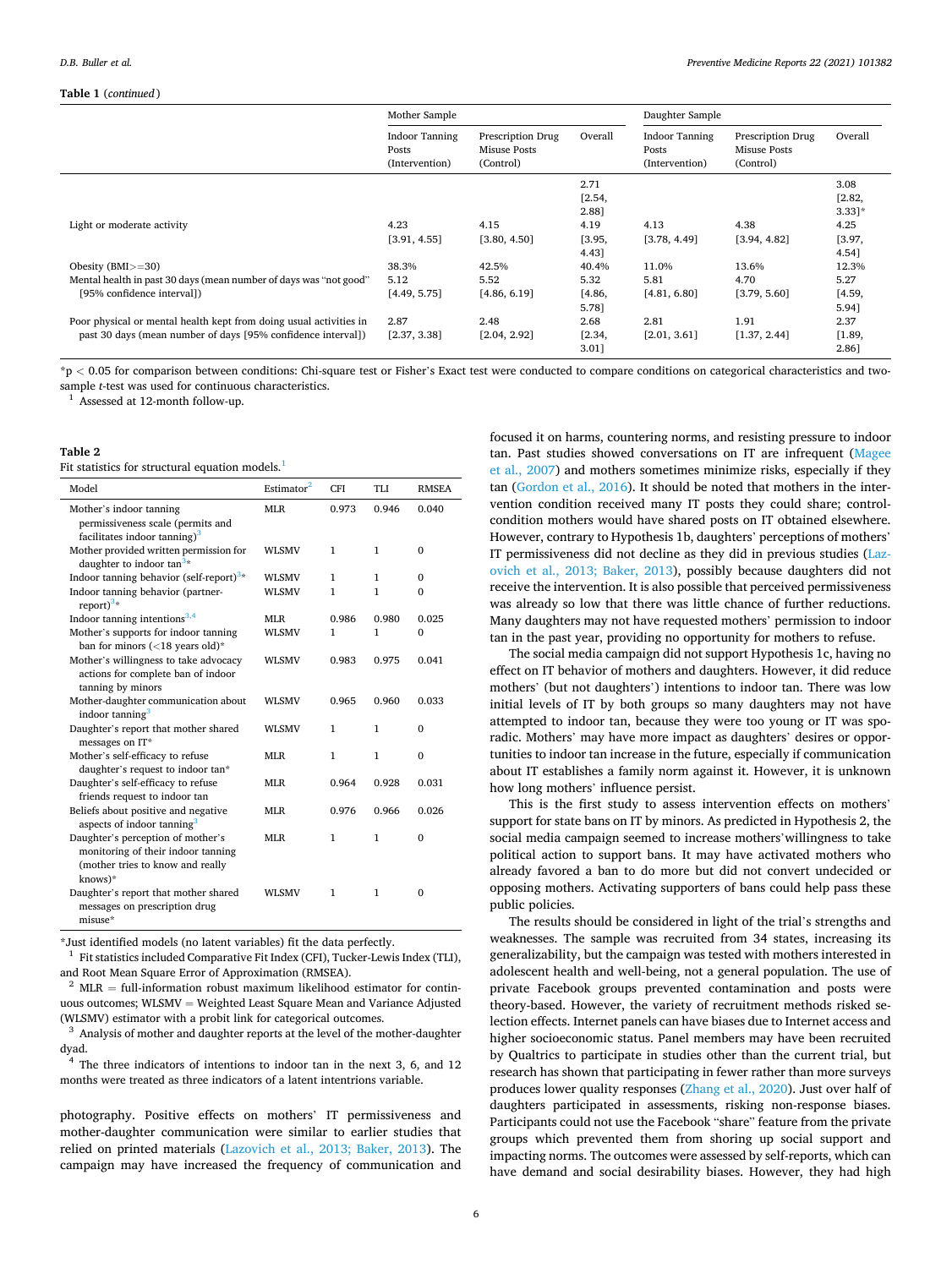#### <span id="page-8-0"></span>**Table 3**

Unadjusted means/proportions and regression coefficients [95% confidence interval] from fitted models for primary and secondary outcomes among mothers by treatment group at posttest.

|                                                                                     | <b>Indoor Tanning</b><br>Posts<br>(Intervention) | Prescription Drug Misuse<br>Posts<br>(Control) | Overall   | $h^3$             | $\beta^3$ |
|-------------------------------------------------------------------------------------|--------------------------------------------------|------------------------------------------------|-----------|-------------------|-----------|
|                                                                                     | $n = 315$                                        | $n = 314$                                      | $n = 629$ |                   |           |
| Mother permits daughter to indoor tan                                               | 1.70                                             | 1.85                                           | 1.77      | $-0.152*$         | $-0.148$  |
|                                                                                     | [1.59, 1.80]                                     | [1.73, 1.97]                                   | [1.69,    | $[-0.293,$        |           |
|                                                                                     |                                                  |                                                | 1.85]     | $-0.010$ ]        |           |
| Mother facilitates daughter indoor tanning                                          | 1.50                                             | 1.58                                           | 1.54      | $-0.041$          | $-0.049$  |
|                                                                                     | [1.40, 1.61]                                     | [1.48, 1.69]                                   | [1.47,    | $[-0.158, 0.075]$ |           |
|                                                                                     |                                                  |                                                | 1.62]     |                   |           |
| Mother provided written permission for daughter to indoor tan                       | 5.1%                                             | 5.5%                                           | 5.3%      | $-0.011$          | NA        |
|                                                                                     |                                                  |                                                |           | $[-0.450, 0.427]$ |           |
| Mother's indoor tanning behavior (any use vs. no use)                               | 12.6%                                            | 10.3%                                          | 11.4%     | 0.070             | NA        |
|                                                                                     |                                                  |                                                |           | $[-0.435, 0.576]$ |           |
| Mother's intention to indoor tan in the future                                      | 1.41                                             | 1.60                                           | 1.51      | $-0.221*$         | $-0.171$  |
|                                                                                     | [1.28, 1.55]                                     | [1.43, 1.76]                                   | [1.40,    | $[-0.394,$        |           |
|                                                                                     |                                                  |                                                | 1.61]     | $-0.047$ ]        |           |
| Mother's report of daughter's indoor tanning behavior                               | 8.6%                                             | 8.6%                                           | 8.6%      | $-0.004$          | NA        |
|                                                                                     |                                                  |                                                |           | $[-0.618, 0.610]$ |           |
| Mother's support for indoor tanning ban for minors $\left( < 18 \right)$ years old) | 63.9%                                            | 60.6%                                          | 62.3%     | 0.075             | NA        |
|                                                                                     |                                                  |                                                |           | $[-0.136, 0.285]$ |           |
| Mother's willingness to take advocacy actions for complete ban of indoor            | 3.15                                             | 2.77                                           | 2.96      | $0.134*$          | 0.181     |
| tanning by minors $2$                                                               | [2.87, 3.43]                                     | [2.50, 3.04]                                   | [2.77,    | [0.006, 0.262]    |           |
|                                                                                     |                                                  |                                                | 3.16]     |                   |           |
| Mother's report on mother-daughter communication about indoor tanning               | 4.09                                             | 3.42                                           | 3.76      | $0.213*$          | 0.277     |
|                                                                                     | [3.84, 4.35]                                     | [3.16, 3.68]                                   | [3.57,    | [0.085, 0.341]    |           |
|                                                                                     |                                                  |                                                | 3.94]     |                   |           |
| Mother's self-efficacy to refuse daughter's request to indoor tan                   | 4.49                                             | 4.45                                           | 4.47      | 0.017             | 0.020     |
|                                                                                     | [4.40, 4.58]                                     | [4.35, 4.55]                                   | [4.41,    | $[-0.099, 0.133]$ |           |
|                                                                                     |                                                  |                                                | 4.54]     |                   |           |
| Mother's beliefs about positive aspects of indoor tanning                           | 1.73                                             | 1.87                                           | 1.80      | $-0.153*$         | $-0.155$  |
|                                                                                     | [1.62, 1.84]                                     | [1.75, 1.98]                                   | [1.72,    | $[-0.275,$        |           |
|                                                                                     |                                                  |                                                | 1.88]     | $-0.030$ ]        |           |
| Mother's beliefs about negative consequences of indoor tanning                      | 4.40                                             | 4.43                                           | 4.41      | $-0.024$          | $-0.028$  |
|                                                                                     | [4.29, 4.50]                                     | [4.34, 4.53]                                   | [4.35,    | $[-0.158, 0.110]$ |           |
|                                                                                     |                                                  |                                                | 4.481     |                   |           |

\*p < 0.05.<br><sup>1</sup> Number of topics mother discussed with daughter (possible range = 0 to 7)<br><sup>2</sup> Number of political actions mothers would take to support a ban on indoor tanning by minors (possible range = 0 to 7); asked at for baseline control variables.

reliability (necessary for validity) and were appropriate for measuring internal cognitions which can be difficult to assess through observation (and observations can be infeasible in a large, geographically-dispersed sample). Participants were blind to experimental condition and online assessments limited direct contact with experimenters, which may reduce biases [\(Kreuter et al., 2009; Mummolo and Peterson, 2018\)](#page-10-0).

#### **5. Conclusions**

Social media occupies a dominant position in today's media landscape. It is essential for distributing public health information and may influence family health decisions. It may be effective to deliver prevention messages through social media feeds on general parenting and child health topics. Their large numbers of followers could allow messages on low-interest topics such as IT to reach and influence families more than if advocated in a single-issue social media group on skin cancer prevention. Future research should explore how to communicate effectively on social media by testing which post formats, in what context, and at what frequency work best with which user groups.

Parents may play a key role in achieving the effectiveness of state laws designed to reduce IT and prevent skin cancer. Government oversight is limited for these policies. IT facility operators may flout the laws for profit or out of negligence. Social media messaging may convince parents to withhold permission for IT and counter market pressures than undermine state IT laws.

#### **CRediT authorship contribution statement**

**David B. Buller:** Conceptualization, Methodology, Investigation, Writing - original draft, Visualization, Supervision, Project administration, Funding acquisition. **Sherry Pagoto:** Conceptualization, Methodology, Investigation, Resources, Writing - review & editing, Supervision, Project administration, Funding acquisition. **Katie Baker:** Conceptualization, Methodology, Investigation, Writing - review & editing, Supervision, Project administration, Funding acquisition. **Barbara J. Walkosz:** Conceptualization, Methodology, Investigation, Writing - review & editing, Resources, Funding acquisition. **Joel Hillhouse:**  Conceptualization, Methodology, Investigation, Writing - review & editing, Funding acquisition. **Kimberly L. Henry:** Conceptualization, Methodology, Formal analysis, Writing - review  $\&$  editing, Funding acquisition. **Julia Berteletti:** Validation, Investigation, Resources, Data curation, Writing - review & editing, Supervision. **Jessica Bibeau:**  Validation, Investigation, Resources, Data curation, Writing - review & editing, Supervision.

#### **Declaration of Competing Interest**

The authors declare that they have no known competing financial interests or personal relationships that could have appeared to influence the work reported in this paper.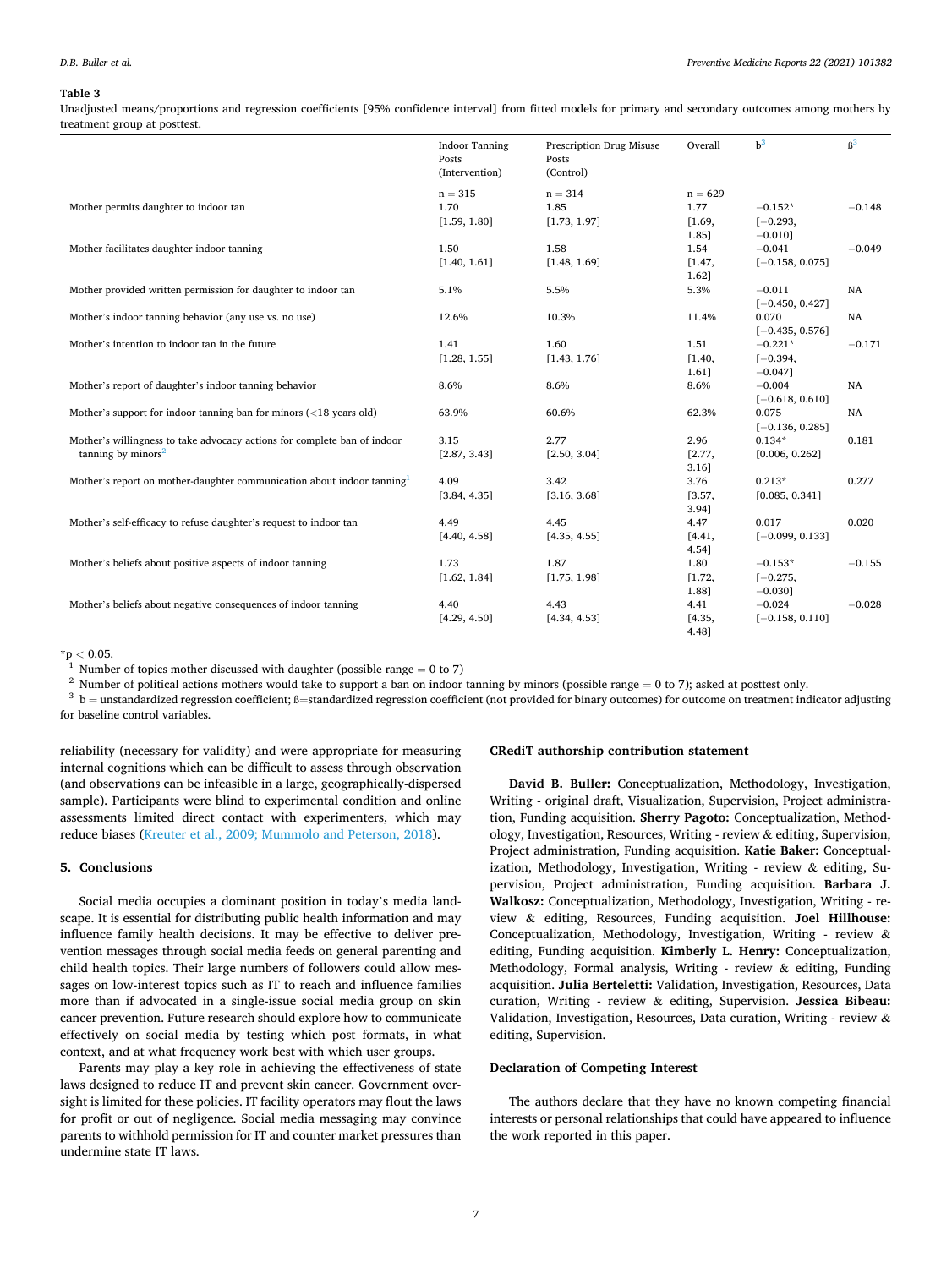#### <span id="page-9-0"></span>**Table 4**

Unadjusted means/proportions and regression coefficients [95% confidence interval] from fitted models for primary and secondary outcomes among daughters by treatment group at posttest.

|                                                                              | <b>Indoor Tanning</b><br>Posts<br>(Intervention)<br>$n = 213$ | Prescription Drug Misuse<br>Posts<br>(Control)<br>$n = 209$ | Overall<br>$n = 422$ | $b^3$          | $\beta^3$ |
|------------------------------------------------------------------------------|---------------------------------------------------------------|-------------------------------------------------------------|----------------------|----------------|-----------|
| Daughter's perception that mother permits daughter to indoor tan             | 2.00                                                          | 2.00                                                        | 2.00                 | 0.008          | 0.007     |
|                                                                              | [1.85, 2.16]                                                  | [1.85, 2.15]                                                | [1.90,               | $[-0.160,$     |           |
|                                                                              |                                                               |                                                             | $2.11$ ]             | 0.175]         |           |
| Daughter's perception that mother facilitate daughter indoor tanning         | 1.71                                                          | 1.79                                                        | 1.75                 | $-0.002$       | $-0.002$  |
|                                                                              | [1.56, 1.86]                                                  | [1.64, 1.95]                                                | [1.64,               | $[-0.157,$     |           |
|                                                                              |                                                               |                                                             | 1.86]                | 0.154]         |           |
| Daughter's report that mother provided written permission for daughter to    | 7.1%                                                          | 4.3%                                                        | 5.7%                 | 0.256          | NA        |
| indoor tan                                                                   |                                                               |                                                             |                      | $[-0.322,$     |           |
|                                                                              |                                                               |                                                             |                      | 0.835]         |           |
| Daughter's indoor tanning behavior (any use vs. no use)                      | 14.8%                                                         | 10.2%                                                       | 12.6%                | 0.624          | <b>NA</b> |
|                                                                              |                                                               |                                                             |                      | $[-0.395,$     |           |
|                                                                              |                                                               |                                                             |                      | 1.642]         |           |
| Daughter's intention to indoor tan in the future                             | 1.69                                                          | 1.67                                                        | 1.68                 | $-0.007$       | $-0.005$  |
|                                                                              | [1.48, 1.90]                                                  | [1.47, 1.88]                                                | [1.53,               | $[-0.205,$     |           |
|                                                                              |                                                               |                                                             | 1.83]                | 0.191]         |           |
| Daughter's perception of mother's indoor tanning behavior                    | 11.0%                                                         | 8.2%                                                        | 9.6%                 | 0.312          | NA        |
|                                                                              |                                                               |                                                             |                      | $[-0.414,$     |           |
|                                                                              |                                                               |                                                             |                      | 1.0371         |           |
| Daughter's report of mother-daughter communication about indoor tanning      | 3.81                                                          | 3.20                                                        | 3.51                 | $0.237*$       | 0.259     |
|                                                                              | [3.49, 4.14]                                                  | [2.87, 3.53]                                                | [3.28,               | [0.063, 0.411] |           |
|                                                                              |                                                               |                                                             | 3.741                |                |           |
| Daughter's report that mother shared messages about IT harms                 | 52.4%                                                         | 36.4%                                                       | 44.5%                | $0.438*$       | NA        |
|                                                                              |                                                               |                                                             |                      | [0.186, 0.691] |           |
| Daughter's self-efficacy to refuse friends request to indoor tan             | 5.24                                                          | 5.12                                                        | 5.18                 | 0.098          | 0.103     |
|                                                                              | [5.02, 5.47]                                                  | [4.88, 5.36]                                                | [5.02,               | $[-0.066,$     |           |
|                                                                              |                                                               |                                                             | 5.35]                | 0.261]         |           |
| Daughter's beliefs about positive aspects of indoor tanning                  | 2.06                                                          | 2.10                                                        | 2.08                 | 0.003          | 0.003     |
|                                                                              | [1.90, 2.21]                                                  | [1.95, 2.25]                                                | [1.97,               | $[-0.160,$     |           |
|                                                                              |                                                               |                                                             | 2.19]                | 0.167]         |           |
| Daughter's beliefs about negative consequences of indoor tanning             | 4.23                                                          | 4.09                                                        | 4.16                 | 0.098          | 0.105     |
|                                                                              | [4.10, 4.35]                                                  | [3.96, 4.21]                                                | [4.07,               | $[-0.074,$     |           |
|                                                                              |                                                               |                                                             | $4.25$ ]             | 0.270]         |           |
| Daughter's perception of mother's monitoring of their indoor tanning (mother | 2.09                                                          | 2.00                                                        | 2.05                 | 0.001          | 0.001     |
| tries to know)                                                               | [1.96, 2.22]                                                  | [1.87, 2.13]                                                | [1.96,               | $[-0.161,$     |           |
|                                                                              |                                                               |                                                             | 2.14]                | 0.162]         |           |
| Daughter's perception of mother's monitoring of their indoor tanning (mother | 2.61                                                          | 2.57                                                        | 2.59                 | $-0.002$       | $-0.004$  |
| really knows)                                                                | [2.52, 2.71]                                                  | [2.46, 2.67]                                                | [2.52,               | $[-0.135,$     |           |
|                                                                              |                                                               |                                                             | 2.66]                | 0.130]         |           |
| Daughter's report that mother shared messages about prescription drug misuse | 48.6%                                                         | 40.3%                                                       | 44.5%                | 0.235          | NA        |
|                                                                              |                                                               |                                                             |                      | $[-0.017,$     |           |
|                                                                              |                                                               |                                                             |                      | 0.487]         |           |

\*p *<sup>&</sup>lt;* 0.05. 2

<sup>1</sup> Number of topics mother discussed with daughter (possible range = 0 to 7).<br><sup>3</sup> b = unstandardized regression coefficient; ß=standardized regression coefficient (not provided for binary outcomes) for outcome on treatme for baseline control variables.

#### **Acknowledgements**

This research was funded by the National Cancer Institute (CA192652), which had no role in study design, collection, analysis or interpretation of data, report preparation, or decision to submit the report for publication.

#### **Appendix A. Supplementary data**

Supplementary data to this article can be found online at [https://doi.](https://doi.org/10.1016/j.pmedr.2021.101382)  [org/10.1016/j.pmedr.2021.101382.](https://doi.org/10.1016/j.pmedr.2021.101382)

#### **References**

- Baker, M.K., Hillhouse, J.J., Liu, X., 2010. The effect of initial indoor tanning with mother on current tanning patterns. Arch. Dermatol. 146 (12), 1427–1428. [https://](https://doi.org/10.1001/archdermatol.2010.349)  [doi.org/10.1001/archdermatol.2010.349.](https://doi.org/10.1001/archdermatol.2010.349)
- Baker, M.K., 2013. Preventing skin cancer in adolescent girls through intervention with their mothers. [Dissertation]. Johnson City, TN: Department of Public Health, East

Tennessee State University; 2013. Available at: https://dc.etsu.edu/etd/1163/. Accessed April 6, 2021.

- [Bandura, A., 2004. Health promotion by social cognitive means. Health Educ. Behav. 31](http://refhub.elsevier.com/S2211-3355(21)00072-3/h0015)  [\(2\), 143](http://refhub.elsevier.com/S2211-3355(21)00072-3/h0015)–164.
- [Berwick, M., Armstrong, B.K., Ben-Porat, L., Fine, J., Kricker, A., Eberle, C., Barnhill, R.,](http://refhub.elsevier.com/S2211-3355(21)00072-3/h0020)  [2005. Sun exposure and mortality from melanoma. J. Natl. Cancer Inst. 97 \(3\),](http://refhub.elsevier.com/S2211-3355(21)00072-3/h0020)  195–[199](http://refhub.elsevier.com/S2211-3355(21)00072-3/h0020).
- [Bull, S.S., Levine, D.K., Black, S.R., Schmiege, S.J., Santelli, J., 2012. Social media](http://refhub.elsevier.com/S2211-3355(21)00072-3/h0025)[delivered sexual health intervention: a cluster randomized controlled trial. Am. J.](http://refhub.elsevier.com/S2211-3355(21)00072-3/h0025)  [Prev. Med. 43 \(5\), 467](http://refhub.elsevier.com/S2211-3355(21)00072-3/h0025)–474.
- Burgard, B., Schope, J., Holzschuh, I., et al., 2018. Solarium Use and Risk for Malignant Melanoma: Meta-analysis and Evidence-based Medicine Systematic Review.
- Anticancer Res. 38 (2), 1187–1199. <https://doi.org/10.21873/anticanres.12339>. [Cavallo, D.N., Tate, D.F., Ries, A.V., Brown, J.D., DeVellis, R.F., Ammerman, A.S., 2012.](http://refhub.elsevier.com/S2211-3355(21)00072-3/h0035)  [A social media-based physical activity intervention: a randomized controlled trial.](http://refhub.elsevier.com/S2211-3355(21)00072-3/h0035) [Am. J. Prev. Med. 43 \(5\), 527](http://refhub.elsevier.com/S2211-3355(21)00072-3/h0035)–532.
- Centers for Disease Control and Prevention. Indoor tanning. Available at: https://www. cdc.gov/cancer/skin/statistics/behavior/indoor-tanning.htm. Updated April 9, 2020. Accessed January 29, 2021.
- Dong, Y., Peng, C.Y., 2013. Principled missing data methods for researchers. Springerplus. 2 (1), 222. [https://doi.org/10.1186/2193-1801-2-222.](https://doi.org/10.1186/2193-1801-2-222)
- Gandini, S., Dore, J.F., Autier, P., Greinert, R., Boniol, M., 2019. Epidemiological evidence of carcinogenicity of sunbed use and of efficacy of preventive measures. J. Eur. Acad. Dermatol. Venereol. 33 (Suppl 2), 57–62. [https://doi.org/10.1111/](https://doi.org/10.1111/jdv.15320) [jdv.15320](https://doi.org/10.1111/jdv.15320).